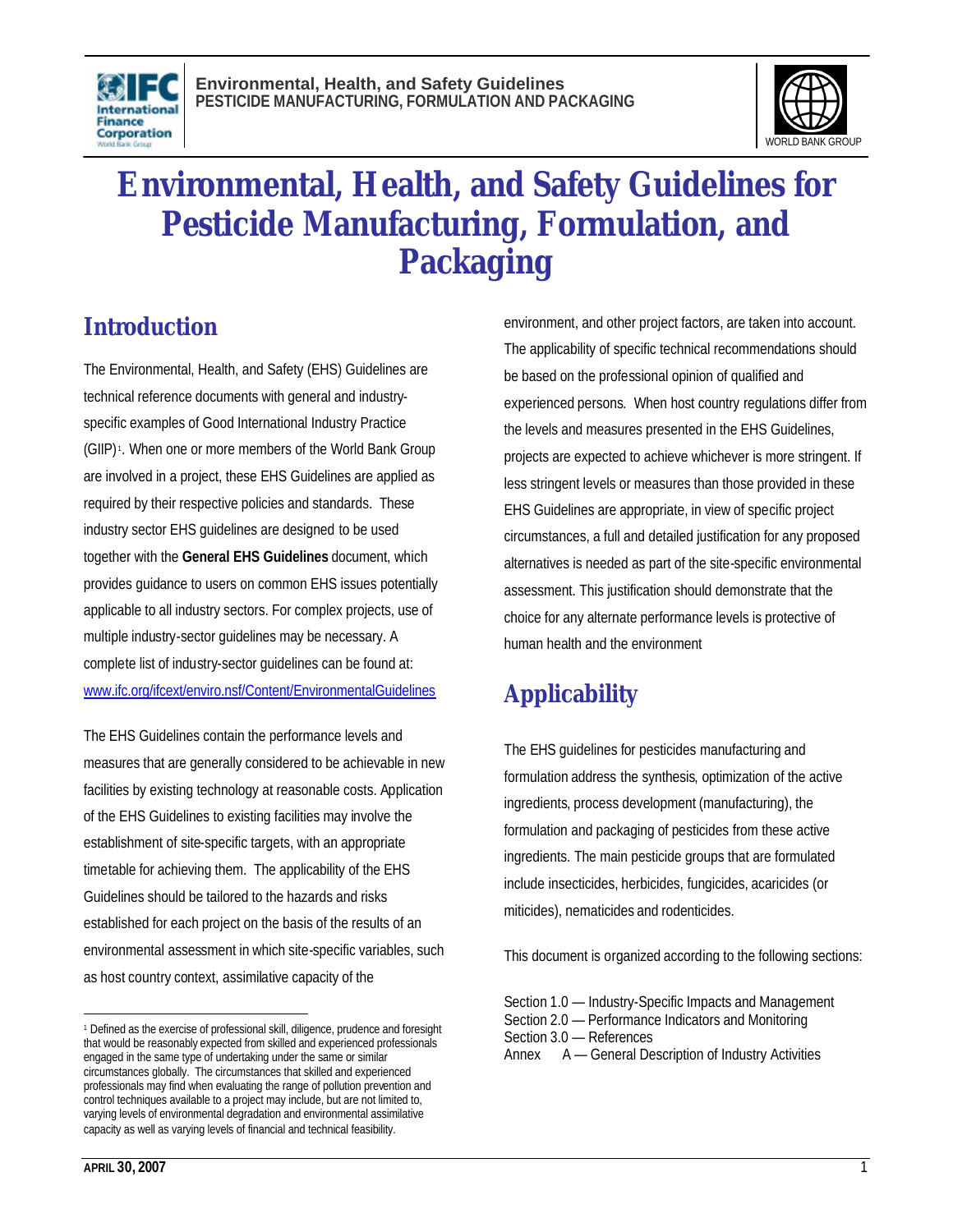



# **1.0 Industry-Specific Impacts and Management**

This section provides a summary of EHS issues associated with pesticide manufacturing, formulation, and packaging, which occur during the operational phase. Recommendations for the management of EHS issues common to most large industrial facilities during the construction and decommissioning phases are provided in the **General EHS Guidelines**.

Pesticide manufacturing, formulation, packaging and distribution should be conducted in compliance with applicable international standards including:

- Stockholm Convention on Persistent Organic Pollutants (POPs), which bans or restricts the manufacture and trade of intentionally produced POPs, including some pesticides;<sup>2</sup>
- World Health Organization (WHO) Recommended Classification of Pesticides by Hazard, which lists active ingredients considered to be obsolete or discontinued for use as pesticides;<sup>3</sup>
- Rotterdam Convention on the Prior Informed Consent Procedure for Certain Hazardous Chemicals and Pesticides in International Trade;<sup>4</sup>
- Food and Agriculture Organization's International Code of Conduct, which includes requirements on the application of the life-cycle concept in the production, management, packaging, labeling, distribution, handling, application, use, and control, including post registration activities and

disposal of all types of pesticides, including used pesticide containers; 5

• Food and Agriculture Organization's Revised Guidelines on Good Labeling Practice for Pesticides. 6

# **1.1 Environmental**

Environmental issues associated with pesticides manufacturing, formulation and packaging include:

- Air emissions
- **Wastewater**
- Hazardous Materials
- **Wastes**
- Energy consumption/efficiency
- Water consumption/efficiency

# **Air Emissions**

Emissions to air generated during pesticide manufacturing, formulating and packaging processes include volatile organic compounds (VOC), fine particulates, exhaust gases, and greenhouse gases.

# *Volatile Organic Compounds (VOC)*

VOC may be emitted from reactor vents, filtering systems during separation processes, purification tanks, and dryers during chemical synthesis and extraction activities. VOC emissions may also be generated when solvent-based liquid formulations are produced (e.g. preparation of granulated products by impregnation and use of emulsifiable concentrate products), and during equipment cleaning with solvents.

<u>.</u>

l <sup>2</sup> Stockholm Convention on Persistent Organic Pollutants (POPs) (http://www.pops.int/)

<sup>&</sup>lt;sup>3</sup> World Health Organization (WHO) Recommended Classification of Pesticides by Hazard (http://www.who.int/ipcs/publications/pesticides\_hazard/en/) also includes guidance for prior informed consent, labeling, and worker safety information (Materials Safety Data Sheets (MSDSs)).

<sup>4</sup> Rotterdam Convention on the Prior Informed Consent Procedure (http://www.pic.int/)

<sup>5</sup> FAO International Code of Conduct

<sup>(</sup>http://www.fao.org/WAICENT/FAOINFO/AGRICULT/AGP/AGPP/Pesticid/Defau lt.htm)

<sup>6</sup> FAO Revised Guidelines on Good Labeling Practices

<sup>(</sup>http://www.fao.org/WAICENT/FAOINFO/AGRICULT/AGP/AGPP/Pesticid/r.htm)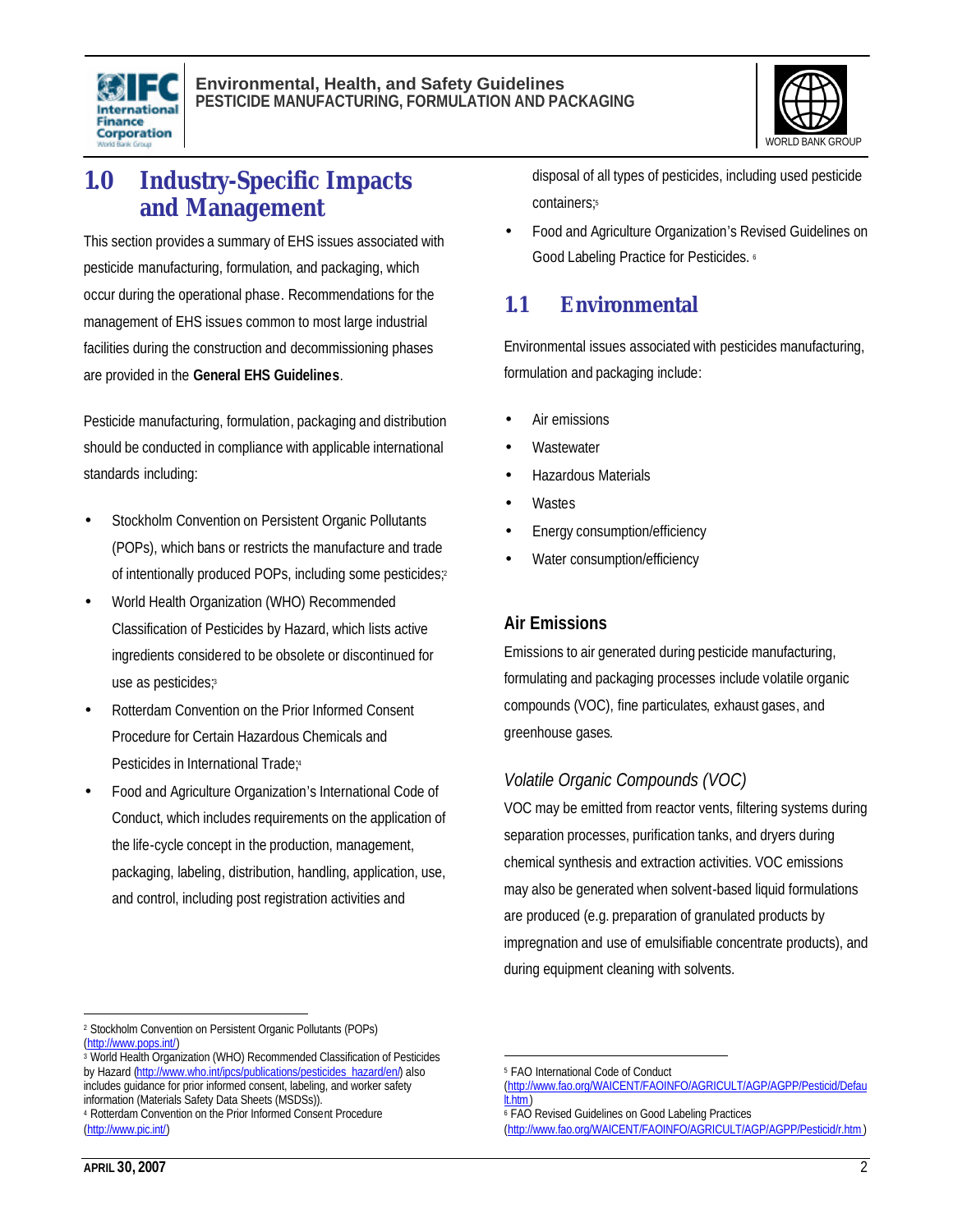



Recommended measures to prevent VOC emissions include the following:

- Consider use of non-halogenated and non-aromatic solvents (e.g. ethyl acetate, alcohols and acetone) instead of more toxic solvents (e.g. benzene, chloroform and trichloroethylene);
- Contain and enclose batch reactors and install closed feed systems. Undertake regular monitoring of emissions from pipes, valves, seals, tanks and other infrastructure components with vapor detection equipment and perform maintenance or replacement of components as needed;
- Implement vapor balancing during design and operations, as necessary;
- Reduce of operating temperatures;
- Install nitrogen blanketing on pumps, storage tanks and during formulation processes (e.g. emulsifiable concentrate products);
- Install process condensers (e.g. distillation condensers, reflux condensers, condensers before vacuum sources, condensers used in stripping and flashing operations, and cryogenic condensers) after the process equipment to support a vapor-to-liquid phase change and to recover solvents<sup>7</sup>;
- Use closed equipment for cleaning of reactors and other equipment.

Recommended measures to control VOC emissions include the following:

• VOC vapors from solvent handling activities and processes should be collected and the venting ducts should be connected to air control devices, including the following:

- o Wet scrubber or gas absorber systems. Water, caustic, and acidic scrubbers may be used in pesticides manufacturing for organic and inorganic gas emission abatement. Hypochlorite solutions may be added to reduce odor nuisance;
- o Activated carbon adsorption, achieving a VOC removal efficiency of 95 - 98 percent;
- o Thermal oxidation / incineration systems, achieving VOC destruction efficiencies of up to 99.99 percent; 8
- o Catalytic oxidation systems;
- o Biofiltration treatment, if VOCs are biodegradable.

### *Particulate Matter*

1

Fine particulates of pesticide dust may be suspended in air during material handling, processing, and storage. Dust generated by pesticide formulation (e.g. milling, mixing) and packaging processes contain active ingredients that may be toxic to humans and the environment. Recommended measures to prevent and control particulate emissions include the following:

- Collect fine particulates of pesticides (e.g. wettable and dust powders) with air filtration units (e.g., cyclones, baghouse / fabric filters, or wet scrubbers) and, where possible, recycle the recovered particulates into the formulation process;
- Install separate dedicated dust filtration units for each production line (e.g. granulation, dust or granule blending mills) to maximize recycling of pesticide dust;
- Install filters in the HVAC systems to control emission of particulates in the exhaust air, and prevent indoor air contamination;

 $\overline{a}$ 

<sup>&</sup>lt;sup>7</sup> VOCs may be condensed by indirect cooling of exhaust gases prior to downstream exhaust gas treatment, and the solvents can be recovered by distillation in tray evaporators. Cryogenic condensers reduce the gas stream temperature below dew point. Cryogenic condensers may have a higher removal efficiency than other types of condensers, but they may have higher energy consumption

<sup>&</sup>lt;sup>8</sup> If co-incineration of halogenated waste solvents together with exhaust gases from production is implemented, sufficient temperature, residence times and turbulence in the combustion chamber should be ensured in order to prevent emissions of dioxins / furans. Combustion temperatures of =1100 °C and residence times of =2 seconds should be generally applied. The temperature profile should be carefully controlled to prevent re-formation during cooling.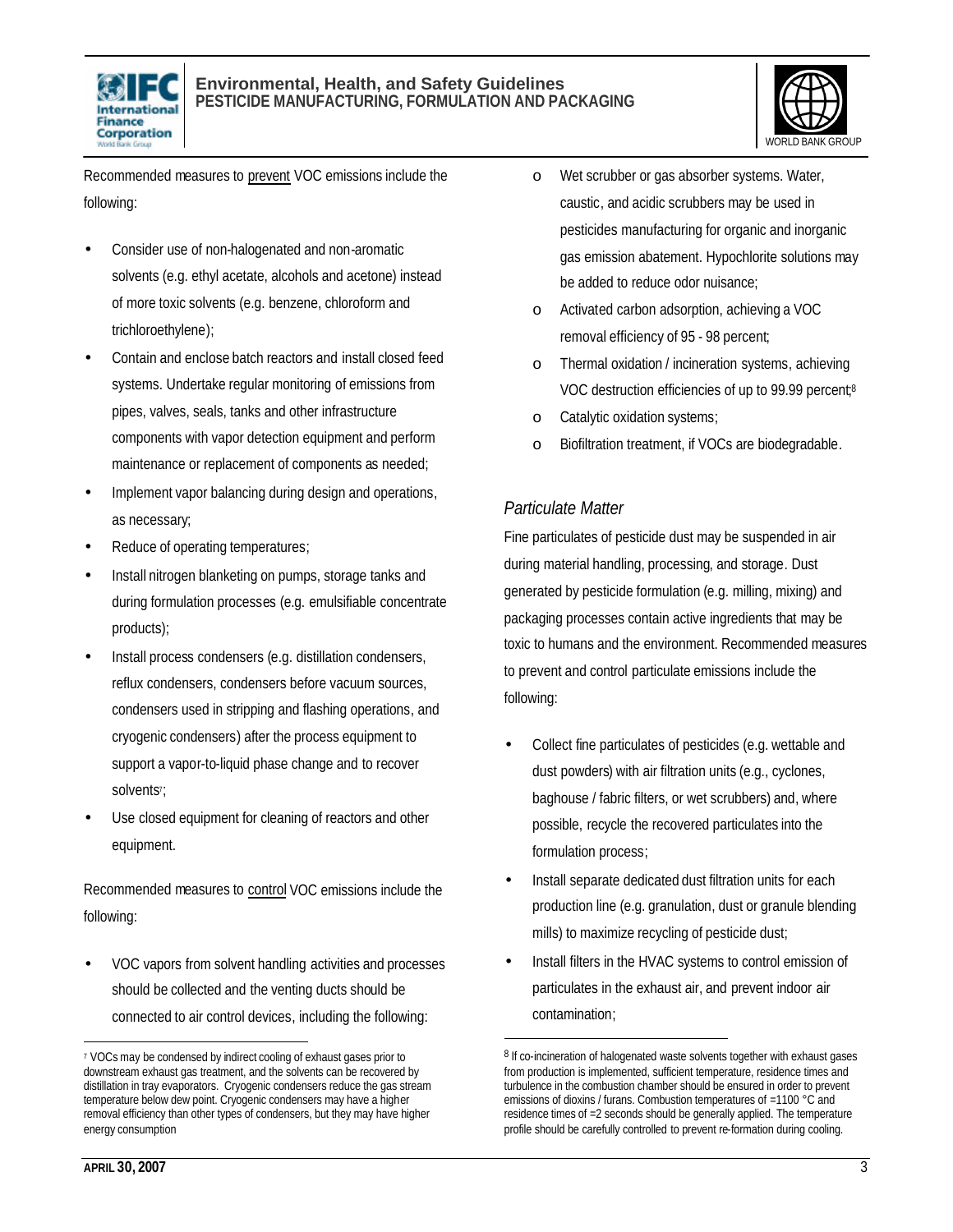



- Segregate ventilation air ducts to prevent air crosscontamination from different processes;
- Install automatic, enclosed cut-in hoppers to prevent opening and emptying of pesticide dust containers during formulation and packaging;
- Use wet scrubbing and wet electrostatic precipitators after combustion / thermal oxidation treatments.

#### *Exhaust Gases*

Exhaust gas emissions produced by the combustion of gas or diesel in turbines, boilers, compressors, pumps and other engines for power and heat generation are a significant source of air emissions from pesticides manufacturing, formulation, and packaging facilities. During equipment selection, air emission specifications should be considered.

Guidance for the management of small combustion processes designed to deliver electrical or mechanical power, steam, heat, or any combination of these, regardless of the fuel type, with a total, rated heat input capacity of 50 Megawatt thermal (MWth) is provided in the **General EHS Guidelines**. Guidance applicable to processes larger than 50 MWth is provided in the **EHS Guidelines for Thermal Power**.

All attempts should be made to maximize energy efficiency and design facilities to minimize energy use. The overall objective should be to reduce air emissions and evaluate cost-effective options for reducing emissions that are technically feasible. Additional recommendations on energy efficiency are addressed in the **General EHS Guidelines.**

#### **Wastewater**

#### *Industrial process wastewater*

Liquid effluent discharge from pesticides manufacturing and formulation facilities include organic biodegradable compounds (e.g. oxygenated organic solvents, such as methanol, ethanol, acetone, isopropanol, and phenol; organic acids; and organic

esters), recalcitrant organic compounds (e.g. chloro-derivatives and fluoro-derivatives), suspended solids, and certain inorganic material (including inorganic acids, ammonia, and cyanide). Trace amounts of active pesticide ingredients may be of significant concern. Biochemical oxygen demand (BOD), chemical oxygen demand (COD), total suspended solids (TSS) and pH are the main water quality indicator parameters.

#### *Pesticide Manufacturing Wastewater*

Wastewater generated from pesticides manufacturing processes consists of reaction water from chemical processes, process solvent water, process stream wash water, product wash water, spent acid and caustic streams, condensed steam from strippers and sterilization, air pollution control scrubber blowdowns, and equipment and facility wash water.

In biopesticide manufacturing, spent fermentation broth usually contains sugars, starches, proteins, nitrogen, phosphates, mineral salts, and other nutrients with high biochemical oxygen demand (BOD), chemical oxygen demand (COD) and total suspended solids (TSS).

Recommended pollution prevention and abatement measures include the following:

- Reuse and recycling of equipment washdown waters and other process water as makeup solutions for subsequent batches;
- Installation of equalization systems before the wastewater treatment units to manage flow and / or concentration spikes;
- Solvent waste streams from different sources should be combined to optimize treatment;
- Recovery of solvents:
	- o Fractioned distillation to remove low-boiling compounds from wastewater stream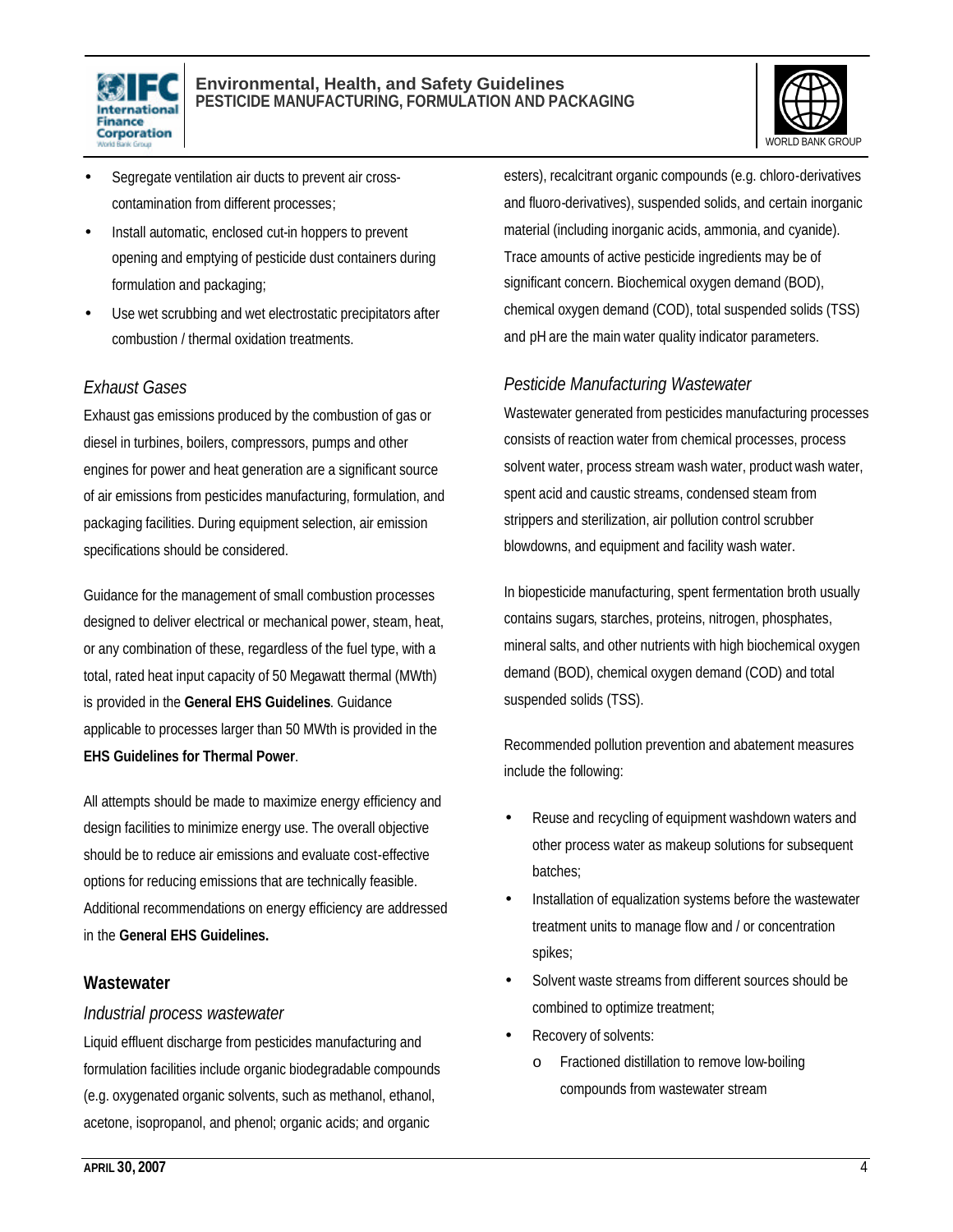



- o Inert gas stripping and condensation to remove volatile compounds from wastewater stream
- o Solvent extraction of organic compounds (e.g. high or refractory halogenated compounds and high COD loads)
- Installation of reverse osmosis or ultrafiltration systems to recover and concentrate active ingredients;
- Installation of pH adjustment and neutralization systems, as needed;
- Use of filtration and settling ponds to reduce TSS and BOD associated with particulate matter;
- Installation of biological treatments (e.g. activated sludge systems, trickling filters and / or rotating biological contactors) to control BOD, COD, and TSS concentrations, and to degrade organic constituents;
- Installation of a pretreatment stage for wastewater with biodegradability less than 80 percent, such as:
	- o Cyanide destruction through alkaline chlorination, hydrogen peroxide oxidation and hydrolysis treatments, where cyanide based-reagent is generally used for pesticide and / or intermediate synthesis
	- o Active ingredient detoxification through oxidation, using ultraviolet systems or peroxide solutions
	- o Installation of granular activated carbon adsorption systems to treat BOD / COD and organic compounds
	- o Steam and / or air stripping to treat wastewater containing organics and ammonia, the latter through pH adjustment to values of 10-11
	- o For biopesticide manufacturing, oxidation of residual products and potential pathogens through hypochlorite and / or other disinfection / sterilization methods
- Bio-monitoring and testing of effluents for toxicity to fish, daphnia, algae, etc., after biological treatment and before discharge;

### *Pesticide Formulation Wastewater*

Wastewater from pesticide formulation is mainly associated with cleaning, cooling and heating of equipment and process areas used for liquid pesticide blending, mixing and storage. Wastewaters from formulation and packaging operations typically have low levels of BOD, COD and TSS, and pH is generally neutral. Their level of toxicity and biodegradability depends on the presence of chemicals such as pesticide residues, organic solvents, and other compounds necessary for formulation which may be toxic to aquatic organisms.

In addition to the wastewater and stormwater treatment systems for effluents from pesticide manufacturing facilities, described above, additional recommended pollution prevention and control measures include the following:

- Installation of pretreatment systems to enhance biodegradability and lower toxicity of liquid effluents (e.g. emulsion breaking by temperature control and acid addition);
- Collection of cleaning fluids (solvents and rinse water) for reuse. Equipment wash waters and other process water should be reused in subsequent batches;
- Use of wiper blades, automatic wall scrapers, and other mechanisms to clean mixing tanks and reduce solvent contamination of wash water;
- Use of low-volume, high efficiency cleaning systems (e.g. high pressure spray nozzles, water knives. and steam cleaners);
- Periodic cleaning of lines, using a plastic or foam "pig";
- Piping design to facilitate draining of the lines.

# *Process Wastewater Treatment*

Techniques for treating industrial process wastewater in this sector include source segregation and pretreatment of concentrated wastewater streams, especially those associated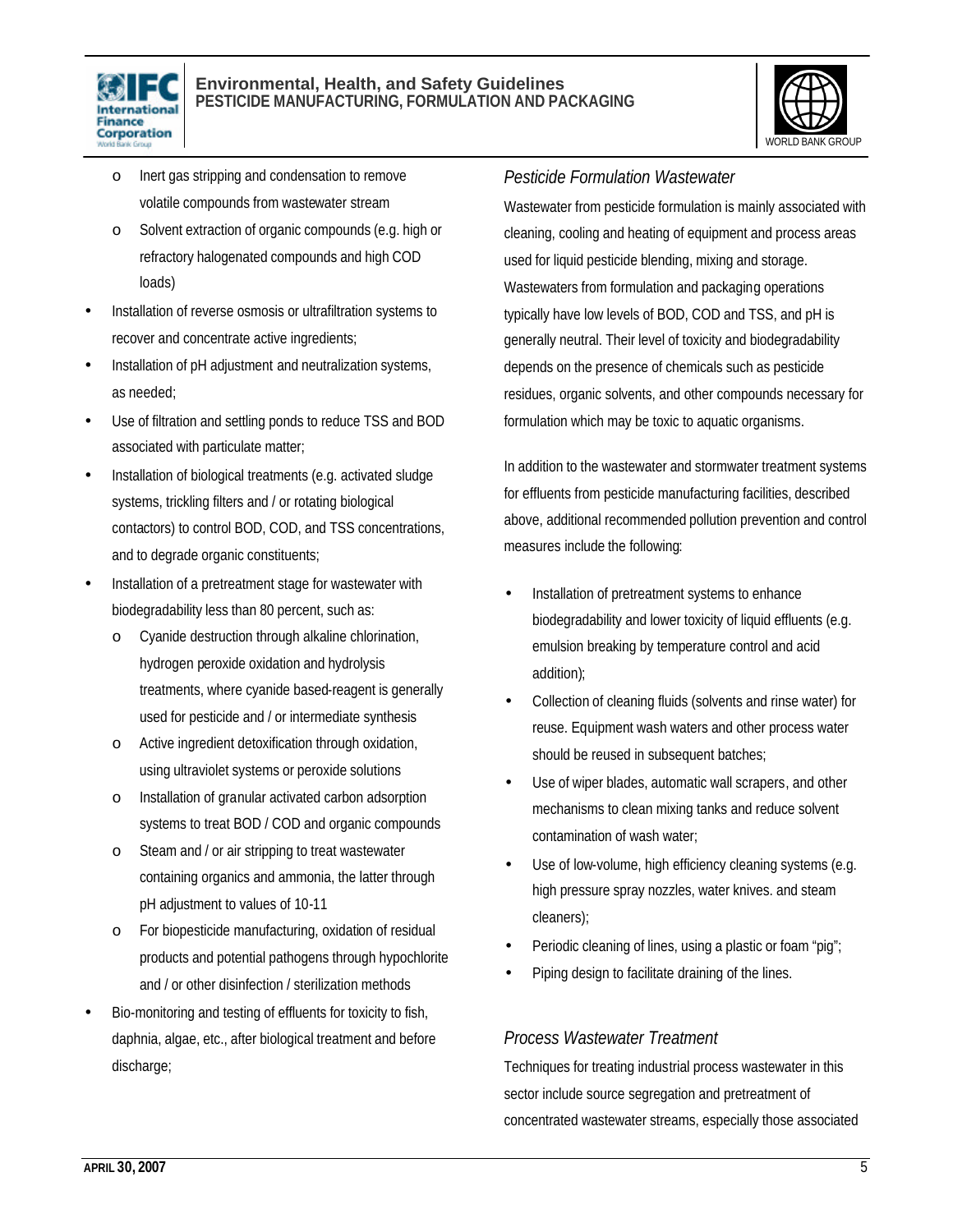



with active ingredients. Typical wastewater treatment steps include: grease traps, skimmers, dissolved air floatation or oil water separators for separation of oils and floatable solids; filtration for separation of filterable solids; flow and load equalization; sedimentation for suspended solids reduction using clarifiers; biological treatment, typically aerobic treatment, for reduction of soluble organic matter (BOD); chemical or biological nutrient removal for reduction in nitrogen and phosphorus; chlorination of effluent when disinfection is required; dewatering and disposal of residuals in designated hazardous waste landfills.

Additional engineering controls may be required for (i) containment and treatment of volatile organics stripped from various unit operations in the wastewater treatment system, (ii) removal of recalcitrant organics and active ingredients using activated carbon or advanced chemical oxidation, (iii) reduction in effluent toxicity using appropriate technology (such as reverse osmosis, ion exchange, activated carbon, etc.), and (iv) containment and neutralization of nuisance odors.

Management of industrial wastewater and examples of treatment approaches are discussed in the **General EHS Guidelines**. Through use of these technologies and good practice techniques for wastewater management, facilities should meet the Guideline Values for wastewater discharge as indicated in the relevant table of Section 2 of this industry sector document.

*Other Wastewater Streams & Water Consumption* Guidance on the management of non-contaminated wastewater from utility operations, non-contaminated stormwater, and sanitary sewage is provided in the **General EHS Guidelines**. Contaminated streams should be routed to the treatment system for industrial process wastewater. Recommendations to reduce water consumption, especially where it may be a limited natural resource, are provided in the **General EHS Guidelines**.

#### **Hazardous Materials**

Pesticide manufacturing, formulation, and packaging facilities use and manufacture significant amounts of hazardous materials, including raw materials and intermediate / final products. The handling, storage, and transportation of these materials should be managed properly to avoid or minimize the environmental and health impacts. Recommended practices for hazardous material management, including handling, storage, and transport, are presented in the **General EHS Guidelines**.

#### **Wastes**

Pesticides manufacturing, formulation and packaging processes generate both hazardous and non-hazardous solid and liquid wastes. Solid or semisolid wastes include residues and filtrates from chemical synthesis processes, contaminated with spent acids, bases, solvent, active pesticide ingredients, cyanides and metals; off-specification products not accepted for packaging; used air filter media (e.g. fabric filters, spent activated carbons); packaging waste; dry sludge from wastewater treatment processes; wastes from laboratory activities; filter cakes from fermentation (biopesticides manufacturing) and chemical processes, and spent process solids containing intermediates, inorganic salts, organic by-products, metal complexes byproducts, residual products, and nutrients (the latter in the case of fermentation processes). Decontamination of the solid-based pesticide blending mills may generate a solid dilutant, consisting of clay or sand, contaminated with pesticides.

Liquid wastes include spent solvents; spent acid and caustic solutions; and residues from distillation (still bottoms) in chemical synthesis.

Measures to manage solid and liquid wastes include the following:

• Consider material substitution to reduce generation of hazardous and non-recyclable wastes (e.g. substitution of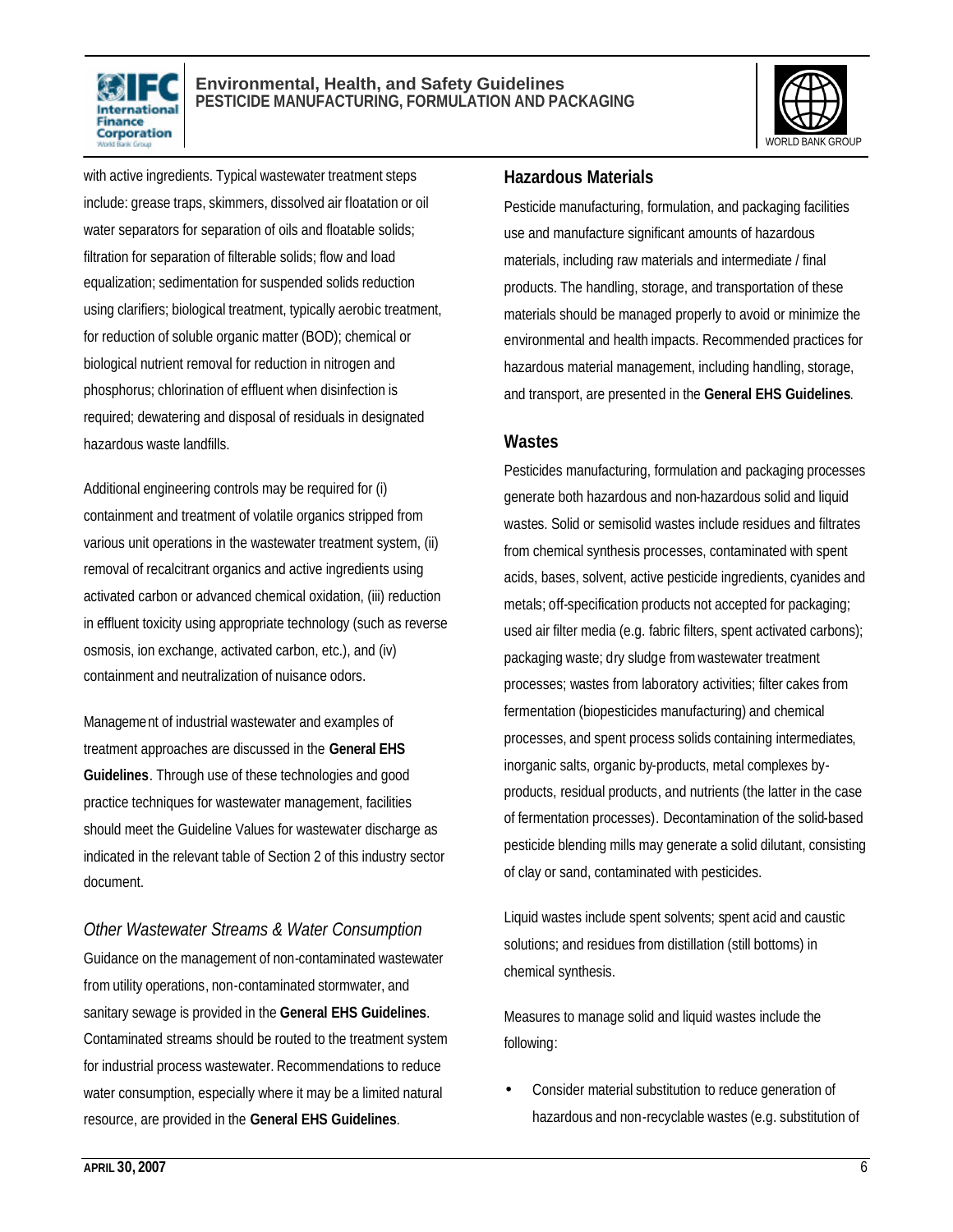# International Finance Corporation

#### **Environmental, Health, and Safety Guidelines PESTICIDE MANUFACTURING, FORMULATION AND PACKAGING**



toxic solvents with less toxic nonhalogenated and nonaromatic solvents);

- Sterilize equipment and products from fermentation activities in biopesticides manufacturing with steam and non-hazardous chemicals (e.g. phenols, detergents and disinfectants)
- Use of distillation, evaporation, decantation, centrifugation and filtration to maximize recycling and reuse of spent solvent;
- Use of metering and control of quantities of active ingredients to minimize waste;
- Use of automated filling systems for reactors, tanks and drums to minimize spills.
- Use of technologies and processes that reduce generation of waste, such as the scheduling of production in groups to reduce the number of changeovers, which reduces the required number of equipment cleanings;
- Re-use or recycle waste as raw material where and when possible, such as waste from cleaning of drums and shipping containers.

Detailed guidance on the storage, handling, treatment, and disposal of hazardous and non-hazardous wastes is provided in the **General EHS Guidelines**.

# **1.2 Occupational Health and Safety**

Occupational health and safety issues have to be considered an important part of a comprehensive hazard or risk assessment, for example, a hazard identification study [HAZID], hazard and operability study [HAZOP], or a quantitative risk assessment [QRA].

The occupational health and safety issues that may occur during the construction and decommissioning of pesticide manufacturing and formulation facilities are similar to those of other industrial facilities, and their management is discussed in

the **General EHS Guidelines**. As a general approach, health and safety management planning should include the adoption of a systematic and structured approach for prevention and control of physical, chemical, biological, and radiological health and safety hazards described in the **General EHS Guidelines.**

Occupational health and safety issues specific to pesticide manufacturing, formulation and packaging plants include:

- Process safety
- Chemical exposure
- Pathogen exposure
- Fires and explosions

### **Process Safety**

Process safety programs should be implemented, due to industry-specific characteristics, including complex chemical reactions, use of hazardous materials (e.g. highly toxic and reactive materials, lachrymators and flammable or explosive compounds), and operations in bulk pesticide manufacturing, especially where multi-step organic synthesis reactions (e.g., pyrethroid manufacturing) are conducted.

Process safety management include the following actions:

- Physical hazard testing of materials and reactions;
- Hazard analysis studies to review the process chemistry and engineering practices, including thermodynamics and kinetics;
- Examination of preventive maintenance and mechanical integrity of the process equipment and utilities;
- Worker training;
- Development of operating instructions and emergency response procedures.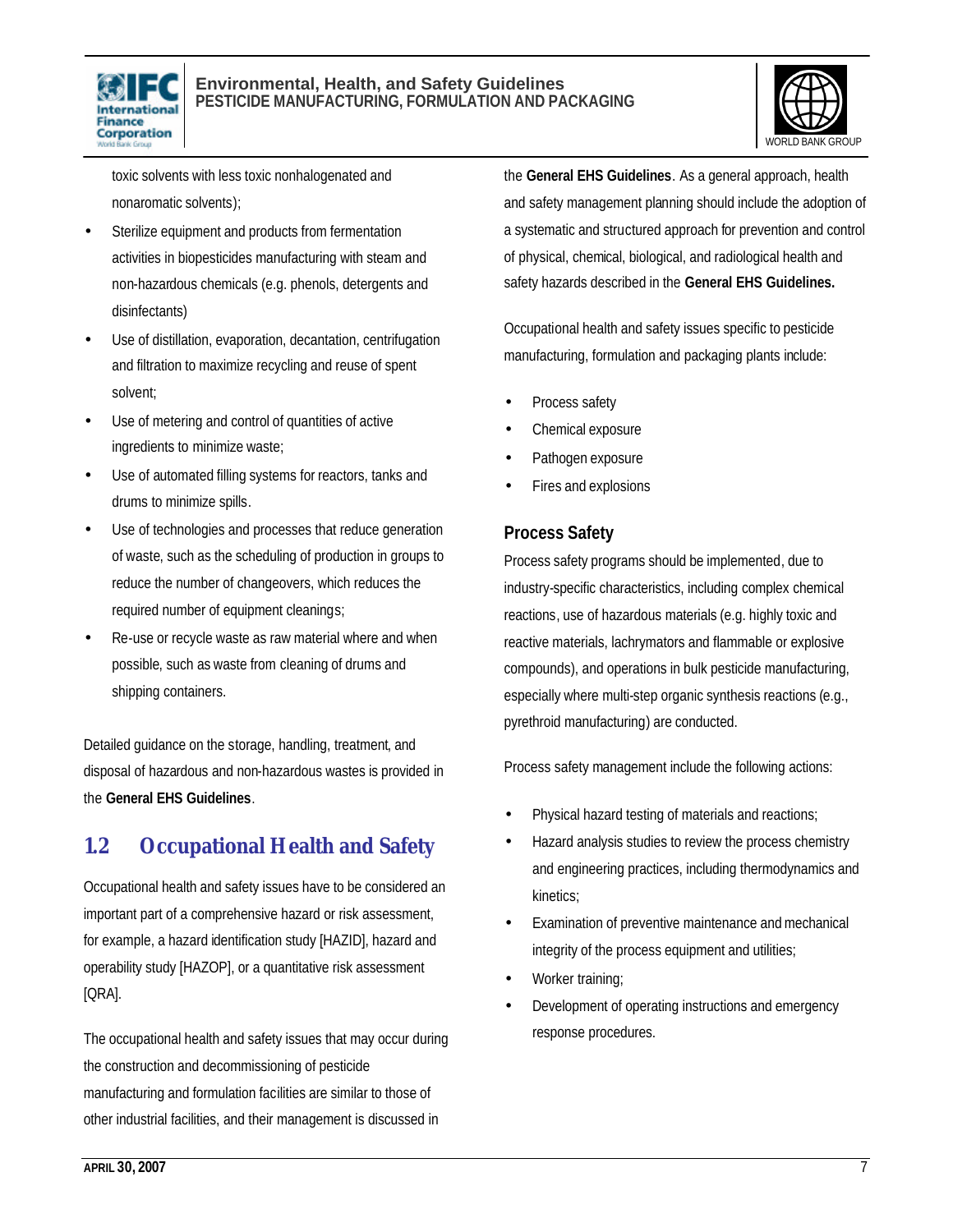



# **Chemical Exposure**

Occupational health risks may derive from worker exposure to hazardous chemical substances, including active ingredients and pesticide dusts, during all production phases. Worker exposure to solvent vapors may occur during manufacturing and formulation processes, including operations for recovering or isolating products; handling wet cakes in drying operations; wet granulation; uncontained filtration equipment; equipment cleaning; and fugitive emissions from leaking pumps, valves and manifold stations (e.g. during extraction and purification steps).

In pesticides formulation and packaging processes, workers may be exposed to airborne dusts during drying, milling and mixing operations. Occupational hazards are associated with exposure to mixtures containing high proportions of active ingredients, and with exposure to carriers / fillers and additives. These agents, although inert in terms of pesticide activity to the target pest, may be toxic and should be assessed for occupational health impacts.

Recommended hazard prevention and control measures include:

- Unloading of toxic raw materials and products with a gas balancing system to minimize fugitive emissions and prevent worker exposure;
- Gravity charging from enclosed containers, and enclosed vacuum, pressure, and pumping systems during charging and discharging operations to minimize fugitive emissions;
- Partitioning of workplace areas with dilution ventilation and / or differential air pressures. Where toxic materials are processed, consider maintaining the plant under slight overpressure (e.g. nitrogen blanketing);
- Installation of laminar ventilation hoods or isolation devices where toxic materials are handled;
- Installation ventilation systems with high efficiency particulate air (HEPA) filters, especially in sterile product manufacturing areas for biopesticides manufacturing;
- Liquid transfer, liquid separation, solid and liquid filtration, granulation, drying, milling and blending should be carried out in well ventilated work areas;
- Installation of local exhaust ventilation (LEV) with flanged inlets to capture fugitive dusts and vapors released at open transfer points;
- Granulators, dryers, mills and blenders should be enclosed and should be vented to air-control devices;
- In the biopesticides manufacturing, sterilization vessels should be located in separate areas with remote instrument and control systems, non-recirculated air, and LEV to extract toxic gas emissions. Gas sterilization chambers should be operated under vacuum and purged with air to minimize fugitive workplace emissions before sterilized goods are removed;
- Equipment used for the packing of solid pesticides should be maintained to minimize leaks, and all surfaces should be designed to avoid accumulation of dust;
- Liquid pesticide packs should not be overfilled, and filling equipment should be designed to avoid splashing / foaming;
- Use of vacuum cleaners with HEPA filters during cleaning operations of areas and equipment where hazardous substances and high-potency active ingredients are handled and manufactured;
- Positive-pressure respirators, in addition to other PPE (e.g. protective gowns), should be maintained where highly toxic solvents and dangerous compounds are handled and processed.

### **Exposure to Pathogens**

Exposure to pathogens is an occupational hazard associated with isolation and growth of micro-organisms in laboratories and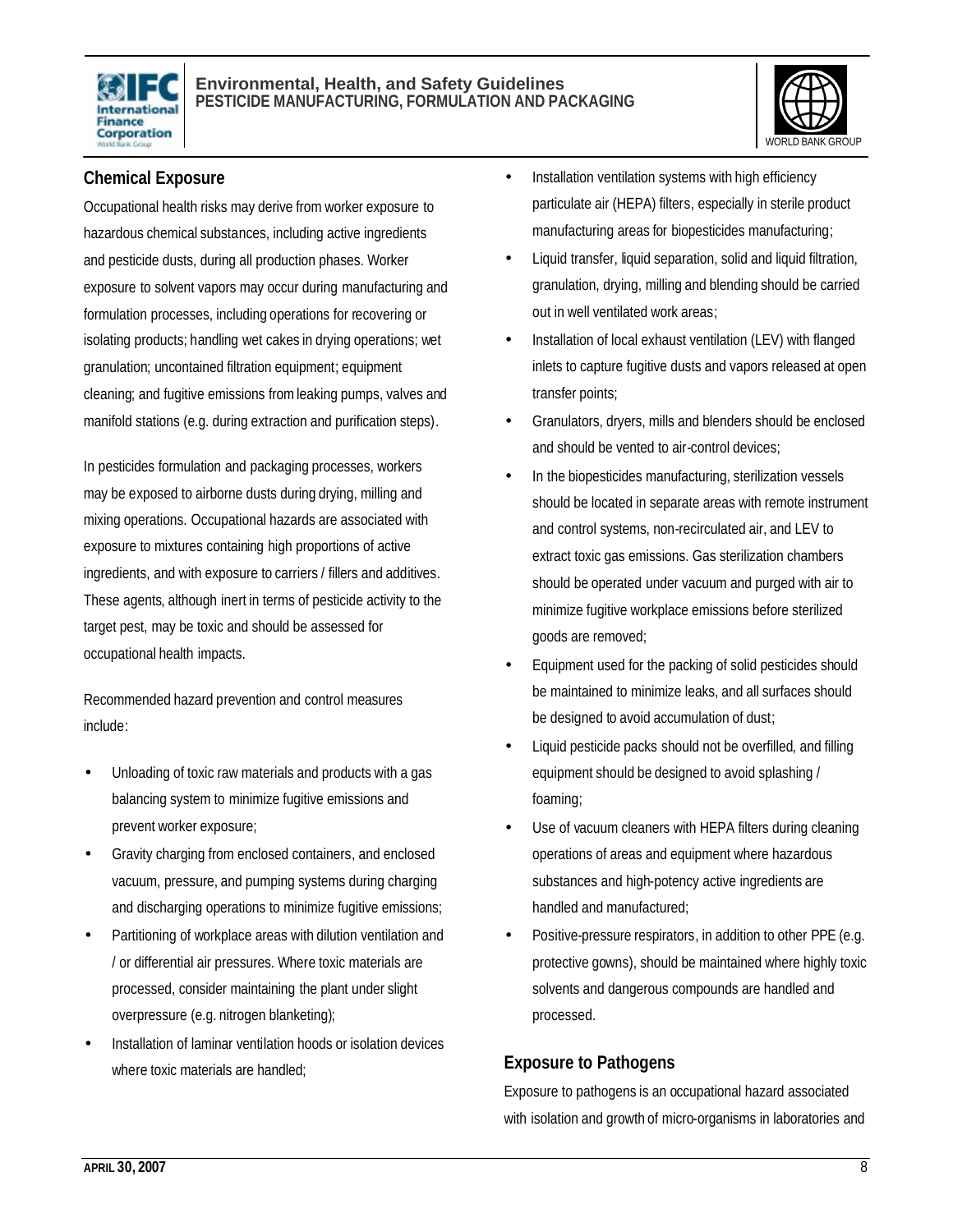



during fermentation processes in biopesticide manufacturing. Recommended hazard prevention and control measures include the following:

- Non-pathogenic microbes should be selected;
- Process equipment should be enclosed and spent broth should be treated before discharge;
- Implementation of appropriate biohazard control measures (e.g. process modifications, material handling and transfer minimization, local exhaust ventilation (LEV), filtration and inertization, decontamination, administrative practices, and use of personal and respiratory protective equipment);
- Installation of downward and inward, laminar flow biological safety hoods.

# **Fire and Explosions**

Fire and explosion hazards may arise during solvent use, handling, and storage. Organic synthesis reactions may generate major process safety risks. Pesticides formulation processes (e.g. granulation, mixing, and drying and / or packaging activities), may create a flammable or explosive atmosphere. Pesticide dusts can be highly explosive. Recommended hazard prevention and mitigation measures include the following:

- Learn from previous experience (study previous cases);
- Ban smoking in and around facilities;
- Provide local fire department with list of products stored on the premises;
- Control the potential effect of fires or explosions by segregation and distancing of process, storage, utility, and safe areas. Safety distances can be derived from specific safety analyses for the facility, and through application of internationally recognized fire safety standards.<sup>9</sup>
- Avoiding potential sources of ignition (e.g. by configuring the layout of piping to avoid spills over high temperature piping, equipment, and / or rotating machines, and by removing combustible debris);
- Reduction of solvent flammability by dilution with water in filtration and recovery steps;
- Full assessment of physical properties of pesticide dusts prior to processing and treatment;
- Use of explosion-proof equipment and conductive materials to control risks associated with potentially explosive pesticide dusts.
- Implementation of good operating practices and minimization of operations such as material handling and transfer;
- Installation of vapor- and dust-tight electrical equipment and utilities;
- Grounding and bonding of equipment;
- Installation of fire and smoke detectors and emergency alarms.
- Training of staff (workers and managers)

# **1.3 Community Health and Safety**

The most critical community health and safety hazards during the operation of pesticides manufacturing, formulation and packaging derive from accidental leaks of toxic compounds, and the presence of flammable gases and liquids. Plant design and operations should include safeguards to minimize and control hazards to the community through the following:

- Identifying reasonable design leak cases;
- Assessing the effects of the potential leaks on the surrounding areas, including groundwater and soil pollution;
- Assessing the risk due to hazardous material transport and selecting the most appropriate transport routes, minimizing

 $\overline{a}$ 9 An example of further information on safe spacing is the US National Fire Protection Association (NFPA) Code 30.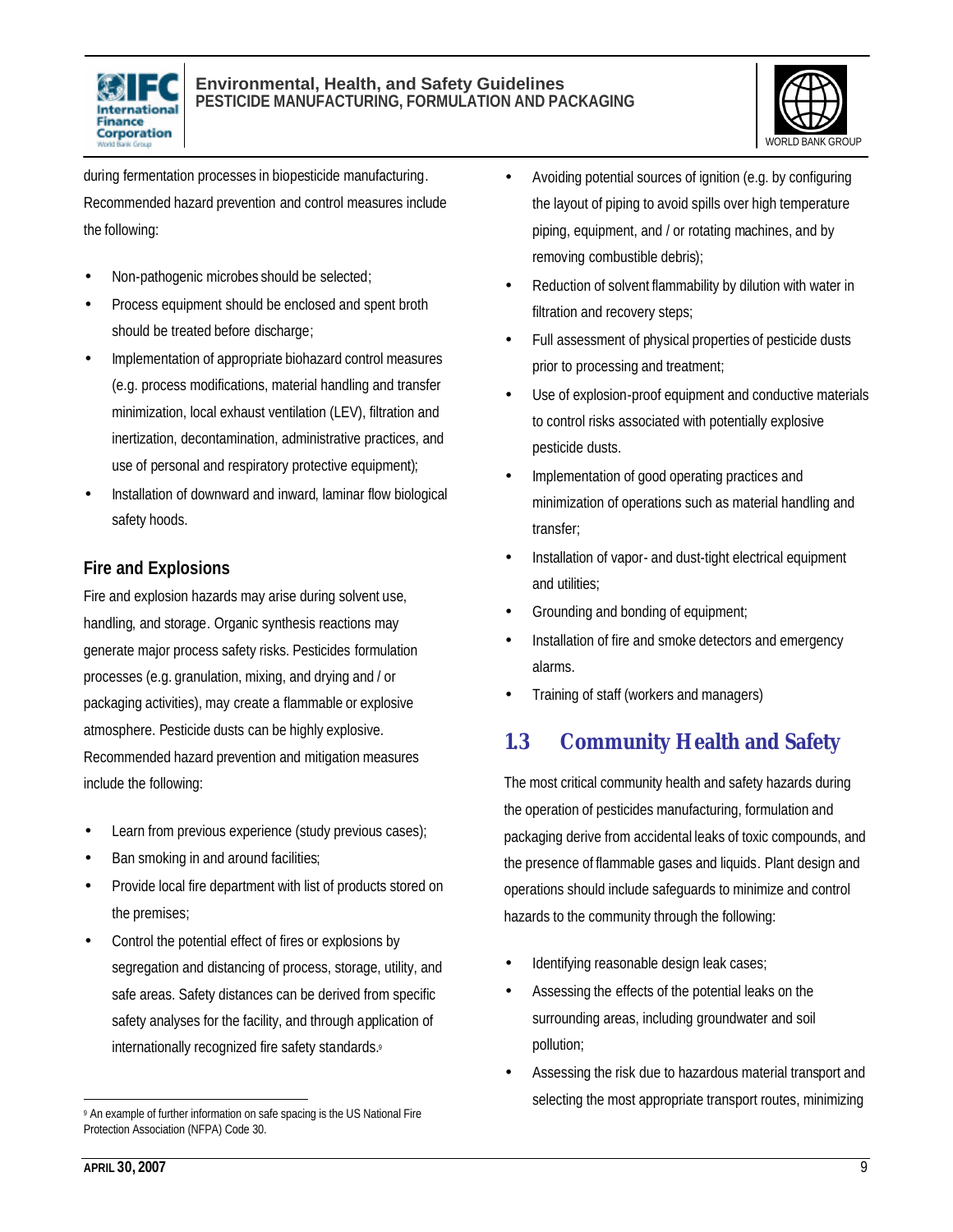



the risks with respect to community interference and third party interaction;

- Properly selecting the plant location with respect to inhabited areas, meteorological conditions (e.g. prevailing wind directions), and water resources (e.g. groundwater vulnerability), and identifying safe distances between the plant area, especially the storage tank farms, and the community areas;
- Identifying the prevention and mitigation measures required to avoid or minimize the community hazards;
- Developing an Emergency Management Plan, prepared with the participation of local authorities and potentially affected communities.

Guidance on the transport of hazardous materials, the development of emergency preparedness and response plans, and other issues related to community health and safety is discussed in the **General EHS Guidelines**.

# **Product Safety**

Pesticides manufacturers should promote the concept of "product stewardship" or "Life-cycle stewardship" approach, starting from the research and development, manufacture, formulation, transport, storage, use and, where feasible, disposal of waste (e.g. empty containers and obsolete stocks). Pesticides should only be manufactured under license and registered and approved by the appropriate authority and in accordance with the Food and Agriculture Organization's (FAO's) International Code of Conduct on the Distribution and Use of Pesticides.<sup>10</sup> All products should be labeled in accordance with international standards and norms, such as the FAO's Revised Guidelines for Good Labeling Practice for Pesticides.<sup>11</sup>

# **2.0 Performance Indicators and Monitoring**

# **2.1 Environment**

### **Emissions and Effluent Guidelines**

Tables 1 and 2 present emission and effluent guidelines for this sector. Guideline values for process emissions and effluents in this sector are indicative of good international industry practice as reflected in relevant standards of countries with recognized regulatory frameworks. These guidelines are achievable under normal operating conditions in appropriately designed and operated facilities through the application of pollution prevention and control techniques discussed in the preceding sections of this document.

| <b>Table 1. Air Emissions Levels for Pesticides</b>                             |                    |                        |  |
|---------------------------------------------------------------------------------|--------------------|------------------------|--|
| <b>Pollutant</b>                                                                | <b>Units</b>       | <b>Guideline Value</b> |  |
| <b>Particulate Matter</b>                                                       | mg/Nm <sup>3</sup> | $20:5^{\circ}$         |  |
| <b>Total Organic Carbon</b>                                                     | mq/Nm <sup>3</sup> | 50                     |  |
| <b>VOC</b>                                                                      | mg/Nm <sup>3</sup> | 20                     |  |
| Chloride                                                                        | mg/Nm <sup>3</sup> | 5                      |  |
| Bromines (as HBr), Cyanides (as<br>HCN), Fluorines (as HF), Hydrogen<br>Sulfide | mg/Nm <sup>3</sup> | 3                      |  |
| Chlorine                                                                        | mq/Nm <sup>3</sup> | 3                      |  |
| Ammonia, Gaseous Inorganic<br>Chlorine Compounds (as HCI)                       | mg/Nm <sup>3</sup> | 30                     |  |
| Notes:<br>a Where very toxic compounds are present                              |                    |                        |  |

Emissions guidelines are applicable to process emissions. Combustion source emissions guidelines associated with steam and power generation activities from sources with a capacity equal to or lower than 50 megawatts thermal (MWth) are addressed in the **General EHS Guidelines** with larger power source emissions addressed in the **EHS Guidelines for Thermal Power**. Guidance on ambient considerations based on

 $\overline{a}$ 

<sup>10</sup> FAO (2002c) 11 FAO (2002c)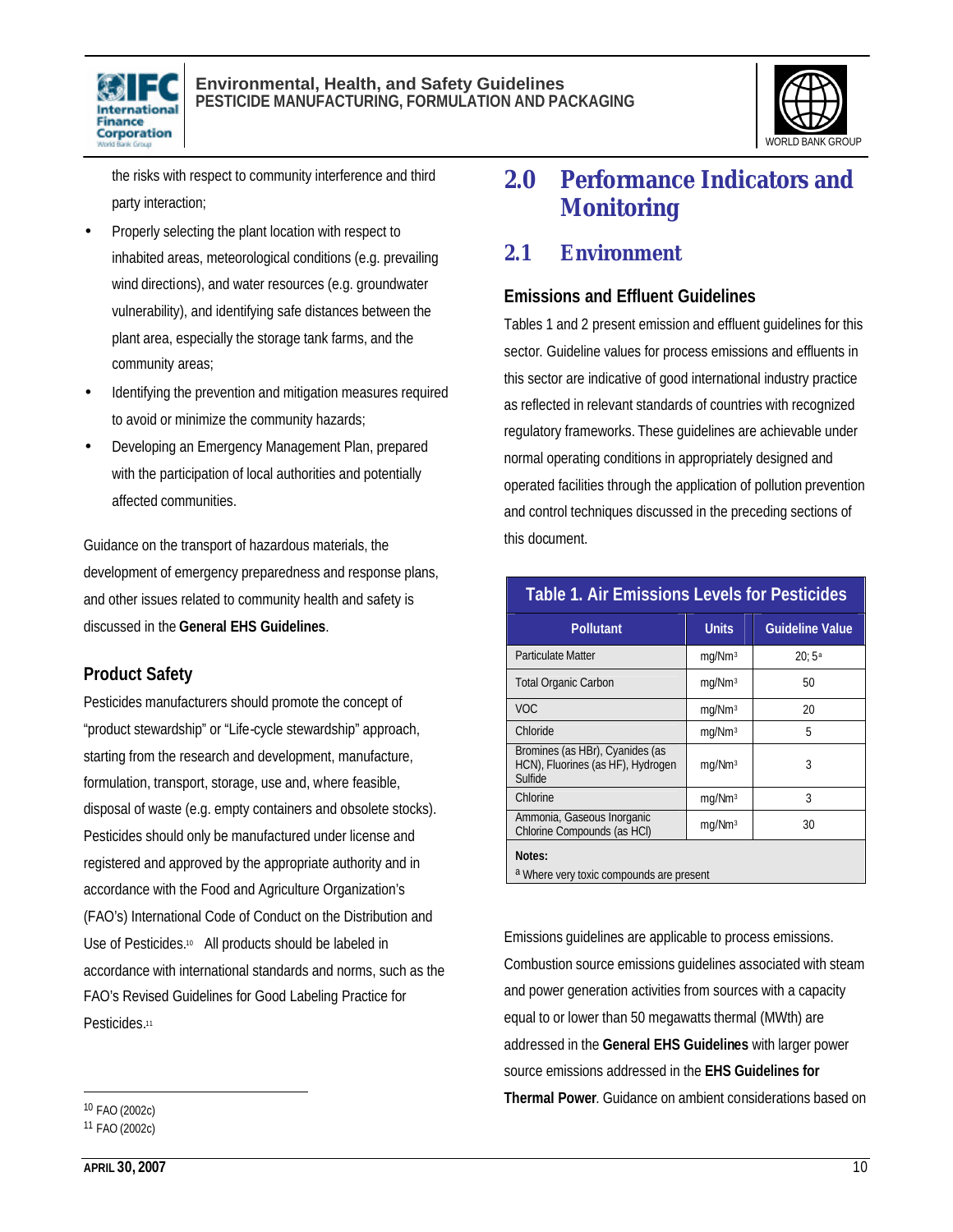



the total load of emissions is provided in the **General EHS** 

#### **Guidelines**.

| <b>Table 2. Effluents Levels for Pesticides</b>                                                                                                      |                                                             |              |                                |
|------------------------------------------------------------------------------------------------------------------------------------------------------|-------------------------------------------------------------|--------------|--------------------------------|
|                                                                                                                                                      | <b>Pollutant</b>                                            | <b>Units</b> | <b>Guideline Value</b>         |
| pH                                                                                                                                                   |                                                             | S.U.         | $6-9$                          |
| BOD <sub>5</sub>                                                                                                                                     |                                                             | mq/l         | 30                             |
| COD                                                                                                                                                  |                                                             | mg/l         | 150                            |
| <b>TSS</b><br>(Lower end for pesticide manufacturing.<br>Higher end for pesticide formulation (monthly<br>average) but in no case more than 50 mg/l) |                                                             | mq/1         | $10-20^{(1)}$                  |
| Oil and Grease                                                                                                                                       |                                                             | mq/l         | 10                             |
| <b>AOX</b>                                                                                                                                           |                                                             | mq/l         | 1                              |
| Phenol                                                                                                                                               |                                                             | mq/l         | 0.5                            |
| <b>Arsenic</b>                                                                                                                                       |                                                             | mq/l         | 0.1                            |
| Chromium total                                                                                                                                       |                                                             | mq/l         | 0.5                            |
| Chromium (hexavalent)                                                                                                                                |                                                             | mq/l         | 0.1                            |
| Copper                                                                                                                                               |                                                             | mq/l         | 0.5                            |
| Chlorinated organics                                                                                                                                 |                                                             | mg/L         | 0.05                           |
| Nitrorganics                                                                                                                                         |                                                             | mq/L         | 0.05                           |
| Mercury                                                                                                                                              |                                                             | mq/l         | 0.01                           |
| 7inc                                                                                                                                                 |                                                             | mq/l         | $\mathfrak{D}$                 |
| Active Ingredient (each)                                                                                                                             |                                                             | mg/l         | 0.05                           |
| Bioassays<br><b>Toxicity</b>                                                                                                                         | Toxicity to:<br>Fish<br>Daphnia<br>Algae<br><b>Bacteria</b> | TU           | $\overline{2}$<br>8<br>16<br>8 |
| Ammonia                                                                                                                                              |                                                             | mg/l         | 10                             |
| <b>Total Phosphorus</b>                                                                                                                              |                                                             | mq/1         | $\overline{2}$                 |

Effluent guidelines are applicable for direct discharges of treated effluents to surface waters for general use. Site-specific discharge levels may be established based on the availability and conditions in the use of publicly operated sewage collection and treatment systems or, if discharged directly to surface waters, on the receiving water use classification as described in the **General EHS Guidelines.** These levels should be achieved, without dilution, at least 95 percent of the time that the plant or unit is operating, to be calculated as a proportion of annual

operating hours. Deviation from these levels in consideration of specific, local project conditions should be justified in the environmental assessment.

# **Waste Generation / Emission Loads**

Tables 3 and 4 provides example of indicators in waste and wastewater generation. Industry benchmark values are provided for comparative purposes only and individual projects should target continual improvement in these areas.

### **Table 3. Waste Generation / Emission Load**

| Parameter                                              | <b>Unit</b>                                 | <b>Industry</b><br><b>Benchmark</b> |
|--------------------------------------------------------|---------------------------------------------|-------------------------------------|
| Wastewater<br><b>Total Organic</b><br>Carbon effluents | Kg/batch mother liquor                      | 180 (110 refractory)                |
| Waste<br>Manufacturing<br>Formulation                  | Kg/ton of active ingredient<br>manufactured | 200                                 |
| Source:<br>EU IPPC BREF (2006)                         | Kg/ton of formulated product                | $3 - 4$                             |

| Table 4. Load-Based Effluents Levels for<br>Pesticides |  |
|--------------------------------------------------------|--|

| <b>Pollutant</b>         | <b>Units</b> |           | <b>Guideline Value</b>    |
|--------------------------|--------------|-----------|---------------------------|
| pH                       | S.U.         |           | $6-9$                     |
| BOD <sub>5</sub>         | kg/t         | Daily max | 5.3                       |
|                          |              | Mo. avg   | 1.2                       |
| COD                      | kg/t         | Daily max | 9.4                       |
|                          |              | Mo. avg   | 6.5                       |
| <b>TSS</b>               | kg/t         | Daily max | 4.4                       |
|                          |              | Mo. avg   | 1.3                       |
| Active Ingredient (each) | kg/t         | Daily max | $2.8 \times 10 - 9 - 3.4$ |
|                          |              | Mo. avg   | $1.3 \times 10.6 - 1.0$   |

Source: U.S. EPA Effluent Guidelines for Pesticide Chemicals, Organic Pesticide Chemicals Manufacturing Subcategory, New Source Performance Standards, 40 CRF Part 455. Levels for specific active ingredients are listed in Table 3 of the regulation.

kg/t = kg of pollutant per metric ton of organic active ingredients.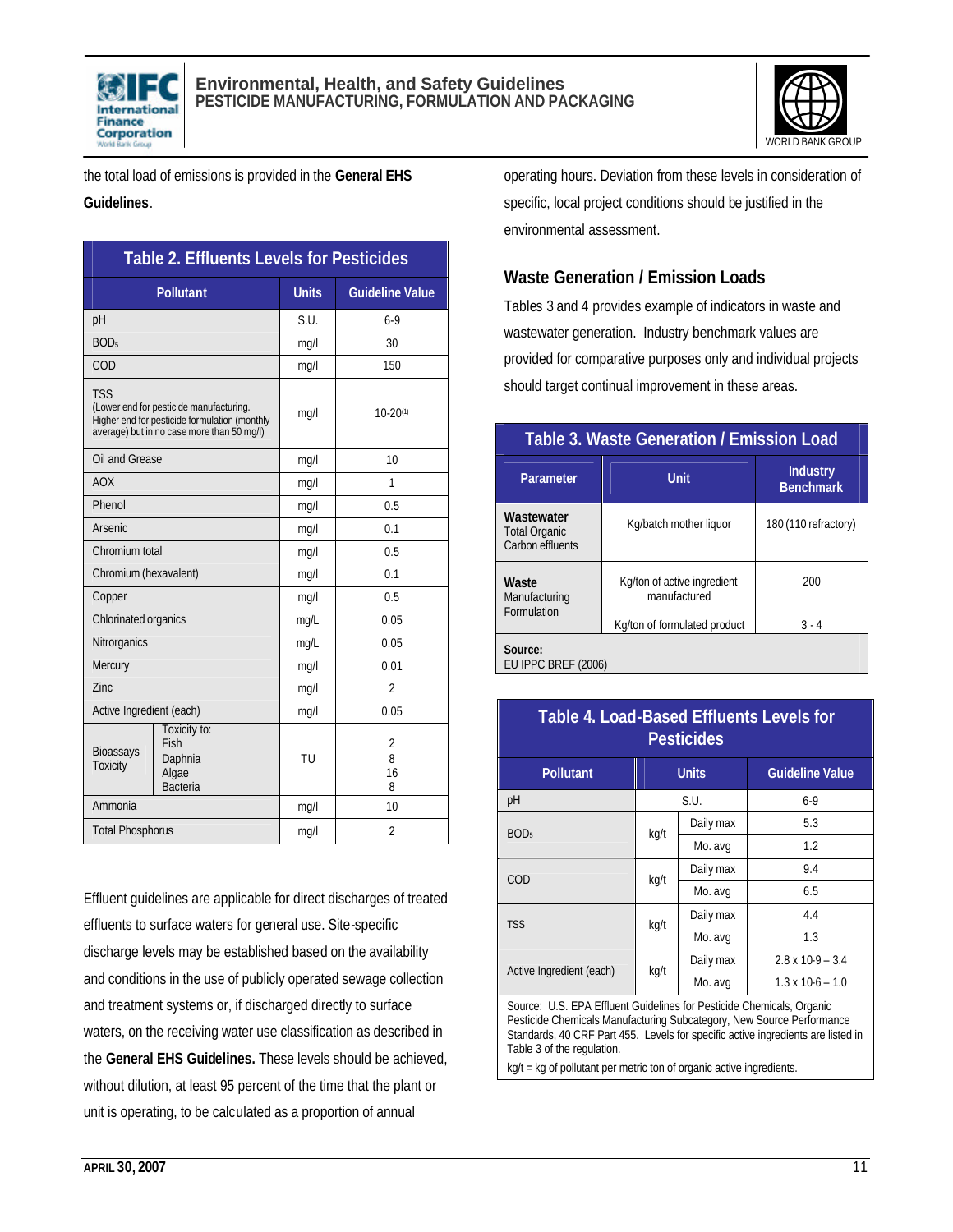



# **Environmental Monitoring**

Environmental monitoring programs for this sector should be implemented to address all activities that have been identified to have potentially significant impacts on the environment during normal operations and upset conditions. Environmental monitoring activities should be based on direct or indirect indicators of emissions, effluents, and resource use applicable to the particular project.

Monitoring frequency should be sufficient to provide representative data for the parameter being monitored. Monitoring should be conducted by trained individuals following monitoring and record-keeping procedures and using properly calibrated and maintained equipment. Monitoring data should be analyzed and reviewed at regular intervals and compared with the operating standards so that any necessary corrective actions can be taken. Additional guidance on applicable sampling and analytical methods for emissions and effluents is provided in the **General EHS Guidelines**.

# **2.2 Occupational Health and Safety**

### **Occupational Health and Safety Guidelines**

Occupational health and safety performance should be evaluated against internationally published exposure guidelines, of which examples include the Threshold Limit Value (TLV®) occupational exposure guidelines and Biological Exposure Indices (BEIs®) published by American Conference of Governmental Industrial Hygienists (ACGIH),<sup>12</sup> the Pocket Guide to Chemical Hazards published by the United States National Institute for Occupational Health and Safety (NIOSH),<sup>13</sup> Permissible Exposure Limits (PELs) published by the Occupational Safety and Health Administration of the United

 $\overline{a}$ <sup>12</sup> Available at: http://www.acgih.org/TLV/ and http://www.acgih.org/store/ States (OSHA),<sup>14</sup> Indicative Occupational Exposure Limit Values published by European Union member states,<sup>15</sup> or other similar sources.

### **Accident and Fatality Rates**

Projects should try to reduce the number of accidents among project workers (whether directly employed or subcontracted) to a rate of zero, especially accidents that could result in lost work time, different levels of disability, or even fatalities. Facility rates may be benchmarked against the performance of facilities in this sector in developed countries through consultation with published sources (e.g. US Bureau of Labor Statistics and UK Health and Safety Executive)<sup>16</sup>.

### **Occupational Health and Safety Monitoring**

The working environment should be monitored for occupational hazards relevant to the specific project. Monitoring should be designed and implemented by accredited professionals<sup>17</sup> as part of an occupational health and safety monitoring program. Facilities should also maintain a record of occupational accidents and diseases and dangerous occurrences and accidents. Additional guidance on occupational health and safety monitoring programs is provided in the **General EHS Guidelines.**

 $\overline{a}$ 

<sup>13</sup> Available at: http://www.cdc.gov/niosh/npg/

<sup>14</sup> Available at:

http://www.osha.gov/pls/oshaweb/owadisp.show\_document?p\_table=STANDAR DS&p\_id=9992

<sup>15</sup> Available at: http://europe.osha.eu.int/good\_practice/risks/ds/oel/

<sup>16</sup> Available at: http://www.bls.gov/iif/ and

http://www.hse.gov.uk/statistics/index.htm

<sup>&</sup>lt;sup>17</sup> Accredited professionals may include Certified Industrial Hygienists,

Registered Occupational Hygienists, or Certified Safety Professionals or their equivalent.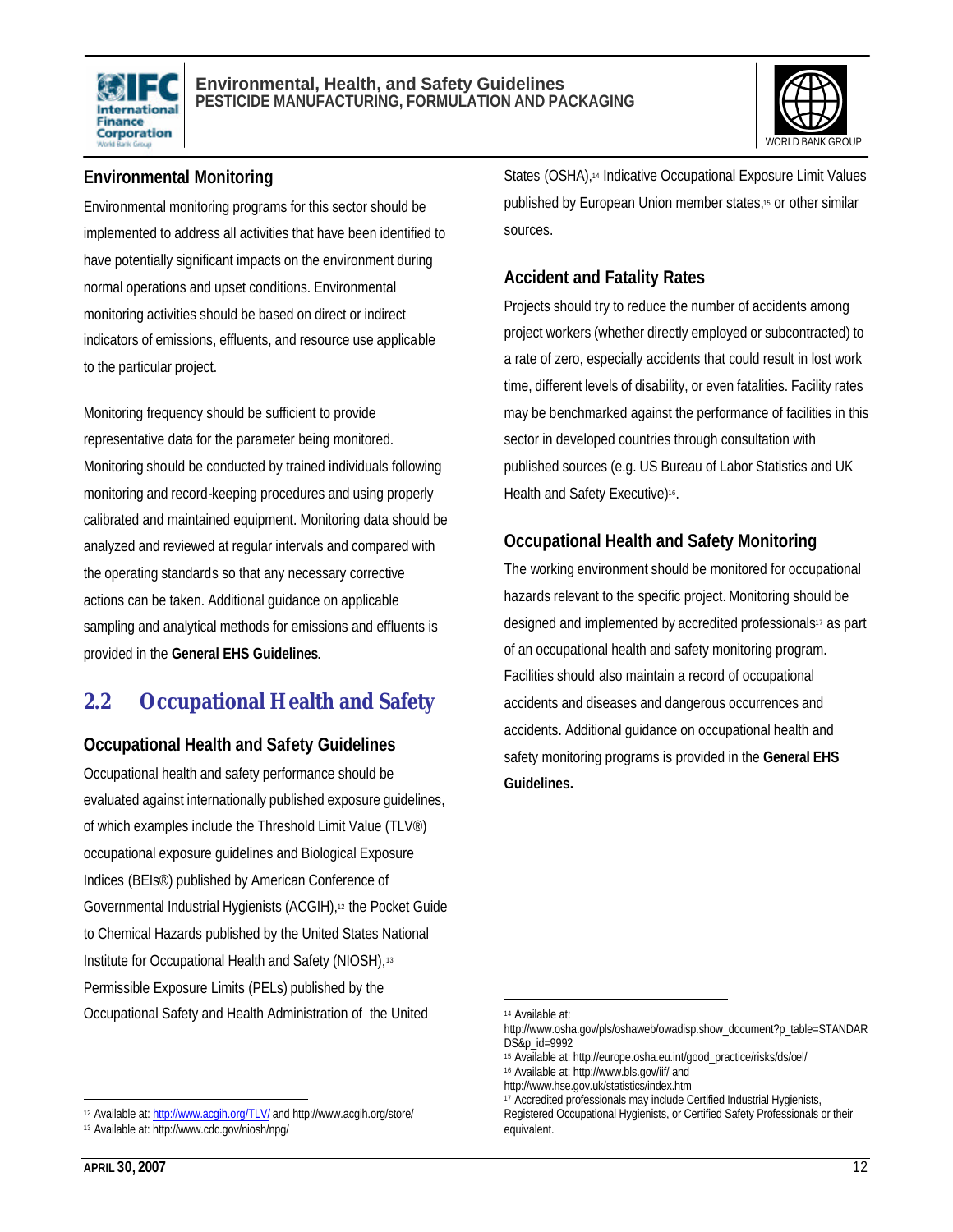



# **3.0 References and Additional Sources**

European Commission. 2006. Integrated Pollution Prevention and Control (IPPC). Reference Document on Best Available Techniques (BREF) for the Manufacture of Organic Fine Chemicals. Sevilla, Spain.

European Commission. 1999. Council Directive 1999/13/EC of 11 March 1999 on the Limitation of Emissions of Volatile Organic Compounds due to the Use of Organic Solvents in certain Activities and Installations. Brussels, Belgium.

FAO. 1995. Revised Guidelines on Good Labeling Practice for Pesticides. Rome: FAO. Available at http://www.fao.org/WAICENT/FAOINFO/AGRICULT/AGP/AGPP/Pesticid/r.htm

FAO. 2002c. International Code of Conduct on the Distribution and Use of Pesticides (revised version November 2002). Rome: FAO. Available at http://www.fao.org/WAICENT/FAOINFO/AGRICULT/AGP/AGPP/Pesticid/Code/ Download/Code.doc

German Federal Government. 2002. First General Administrative Regulation Pertaining to the Federal Emission Control Act (Technical Instructions on Air Quality Control – TA Luft). Berlin, Germany.

German Federal Ministry for the Environment, Nature Conservation and Nuclear Safety. 2004. Promulgation of the New Version of the Ordinance on Requirements for the Discharge of Waste Water into Waters (Waste Water Ordinance - AbwV) of 17. June 2004. Berlin, Germany.

Greene, S.A., and R.P. Pohanish. 2006. Sittig's Handbook of Pesticides and Agricultural Chemicals. William Andrew Publishing, Norwich, NY, USA.

Helcom Recommendation 23/10. 2002. Reduction of Discharges and Emissions from Production and Formulation of Pesticides. Helsinki, Finland

Ireland Environmental Protection Agency. 2006. Draft BAT Guidance Note On Best Available Techniques for the Manufacture of Pesticides, Pharmaceutical and Veterinary Products V8 September 2006. Dublin, Ireland

Kirk-Othmer. 2006. Kirk-Othmer Encyclopedia of Chemical Technology. Volume 18. Pesticides. 5<sup>th</sup> ed. John Wiley & Sons, Inc.

Marrs. T.C., and B. Ballantyne. 2004 Pesticides: An Overview of Fundamentals. John Wiley & Sons Ltd.

Rotterdam Convention on the Prior Informed Consent Procedure for Certain Hazardous Chemicals and Pesticides in International Trade (http://www.pic.int/)

Stockholm Convention on Persistent Organic Pollutants. 2001. Available at http://www.pops.int/

UK Environmental Agency. 1999. IPC Guidance Note Series 2 (S2) Chemical Industry Sector S2 4.02: Specialty Organic Chemicals. London, UK.

Unger, T.A.. 1996. "Pesticide Synthesis Handbook", Noyes Publ., Park Ridge, NJ, USA

US Environmental Protection Agency (EPA), Office of Compliance. 2000. Sector Notebook Project, "Profile of the Agricultural Chemical, Pesticide, and Fertilizer Industry", Sept. 2000. Washington, DC

US EPA. Office of Water and Office of Pollution Prevention and Toxics. 1998. Pollution Prevention (P2) Guidance Manual for the Pesticide Formulating, Packaging, and Repackaging Industry: Implementing the P2 Alternative. EPA-821-B-98-017. Washington, DC

US EPA. Code of Federal Regulations Title 40: Protection of Environment. Part 63—National Emission Standards for Hazardous Air Pollutants for Source Categories. Subpart MMM—National Emission Standards for Hazardous Air Pollutants for Pesticide Active Ingredient Production. Washington, DC

US EPA. Code of Federal Regulations Title 40: Protection of Environment. Part 455—Pesticide Chemicals. Washington, DC

US EPA. Risk Reduction Engineering Laboratory and Center for Environmental Research Information. 1990. Guides to Pollution Prevention: The Pesticide Formulating Industry. EPA/625/7-90/004. February 1999. Cincinnati, OH.

World Health Organization (WHO). 2005. The WHO Recommended Classification of Pesticides by Hazard and Guidelines to Classification: 2004. Geneva: WHO. Available at

http://www.who.int/ipcs/publications/pesticides\_hazard/en/index.html and http://www.who.int/ipcs/publications/pesticides\_hazard\_rev\_3.pdf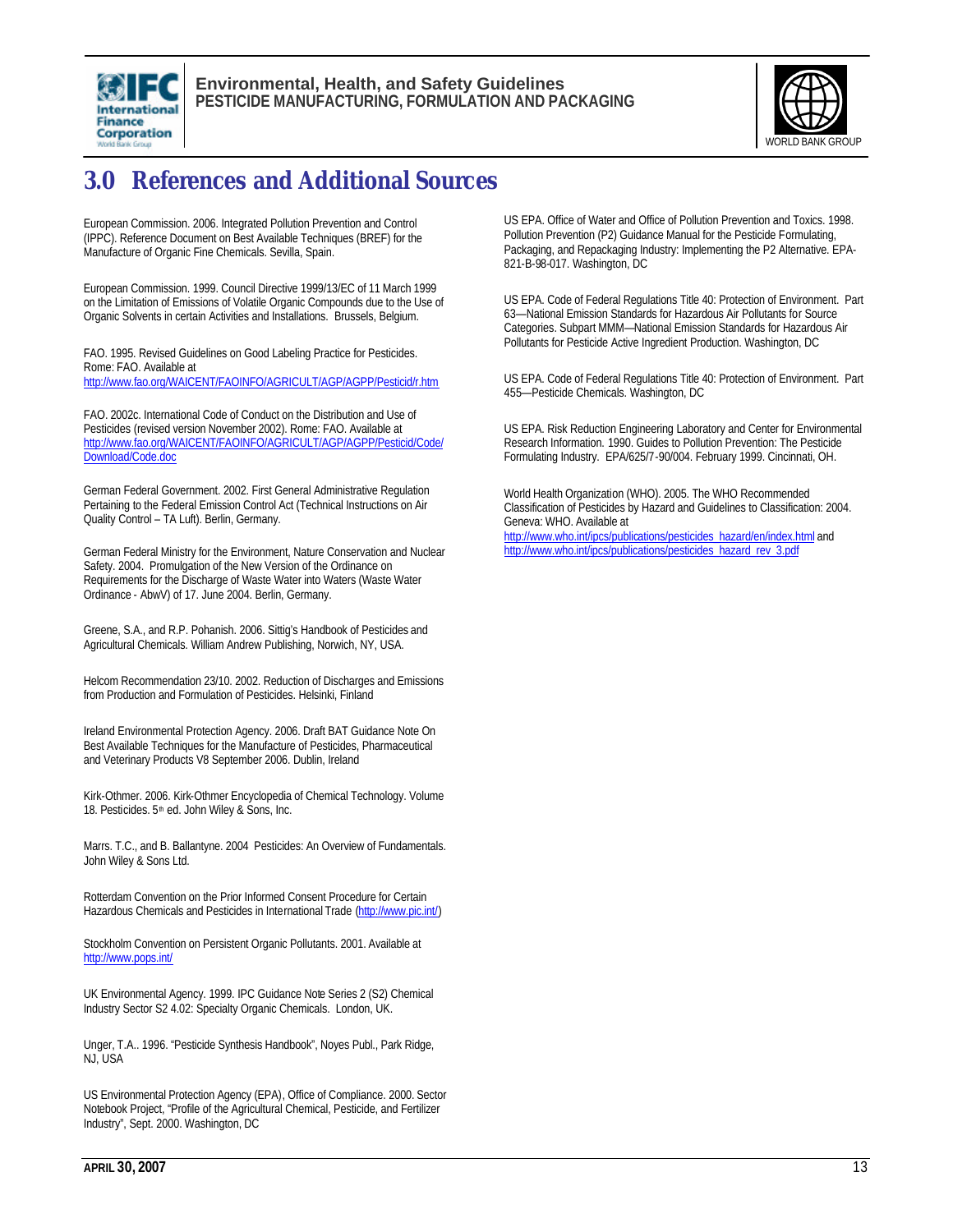



# **Annex A: General Description of Industry Activities**

Pesticide industry activities consist of the following three main production lines:

- Pesticide manufacturing, involving the industrial synthesis of molecules produced or modified to provide compounds (active ingredients);
- Pesticide formulation, involving the formulation of chemical groups of gas (fumigants), solid or liquid pesticides from active ingredients;
- Pesticide packaging, involving packaging systems designed from materials that can effectively contain and the pesticide to optimize its handling and application and reduce health or environmental risks to humans or ecosystems as a result of drift or runoff.

Pesticides manufacturing, formulation and packaging should employ current Good Manufacturing Practice (cGMP) procedures to ensure product quality, a safe working environment, and prevention of environment impacts.

# **Pesticides Manufacturing**

Pesticides manufacturing is a part of organic fine chemical manufacturing. The principal manufacturing steps include (a) preparation of process intermediates; (b) introduction of functional groups; (c) coupling and esterification; (d) separation processes (e.g. washing and stripping); and (e) purification of the final product (e.g. dissolution, dissolution and extraction, or ultra-filtration). Cooling and / or heating, and the application of vacuum or pressure conditions, are often necessary. All steps, and particularly the reactions, may generate air emissions, effluents, and waste / byproducts.

The number of pesticide raw materials is extensive, including materials common to most pesticide manufacturing processes (e.g. chlorine, hydrogen cyanide, carbon disulfide, various amines and concentrated acids and caustics), and materials that are common to specific families of pesticides (e.g. chloroanilines, chloroformates, cresols, dichlorobenzenes, diethylamine, dioxane, fluoroanilines, zinc nitrate, zinc sulfate). Intermediates are also numerous and diverse.

Pesticides banned by international organizations / conventions are not considered acceptable for manufacturing, formulation or use.<sup>18</sup>

# **Pesticide Formulation**

Pesticides are not applied full strength. The main purpose of pesticide formulation is to manufacture a product that has optimum biological efficiency, is convenient and economical to use, and minimizes impacts to human health and the environment. The nature of the active ingredient and the intended use define in large part the type of formulation used.

The formulation of pesticides involves mixing, blending, or diluting one or more pesticide active ingredients and inert ingredients to obtain a product used for additional processing or as a final product. Active ingredients are mixed with solvents, adjuvants (or boosters), and carriers (or fillers) and specific antidusting and anti-foaming agents, as necessary to achieve the desired formulation.

The solvents used in pesticide formulation belong to polar (e.g. ketones, esters, glycol ethers, and acid amides) and non-polar groups (e.g. hydrocarbons and petroleum distillates). The adjuvants and surfactants are added to pesticide formulations to

l <sup>18</sup> Refer to International Agreements on Pesticides considered acceptable for manufacturing and use. For example, see International Programme on Chemical Safety; the WHO Recommended Classification of Pesticides by Hazard and Guidelines to Classification 2004, Corrigenda published by April 12, 2005 incorporated; and the Plant Protection Products EU Directive (91/414/EEC). The banned pesticides in the European Union are listed in Council Directive 79/117/EEC dated 21 December 1978 and its amendments. The list of banned pesticides in US is presented in the webpage of US EPA on Pesticides: Regulating Pesticides. Rotterdam Convention on the Prior Informed Consent (PIC) Procedure for Certain Hazardous Chemicals and Pesticides in International Trade should be also consulted.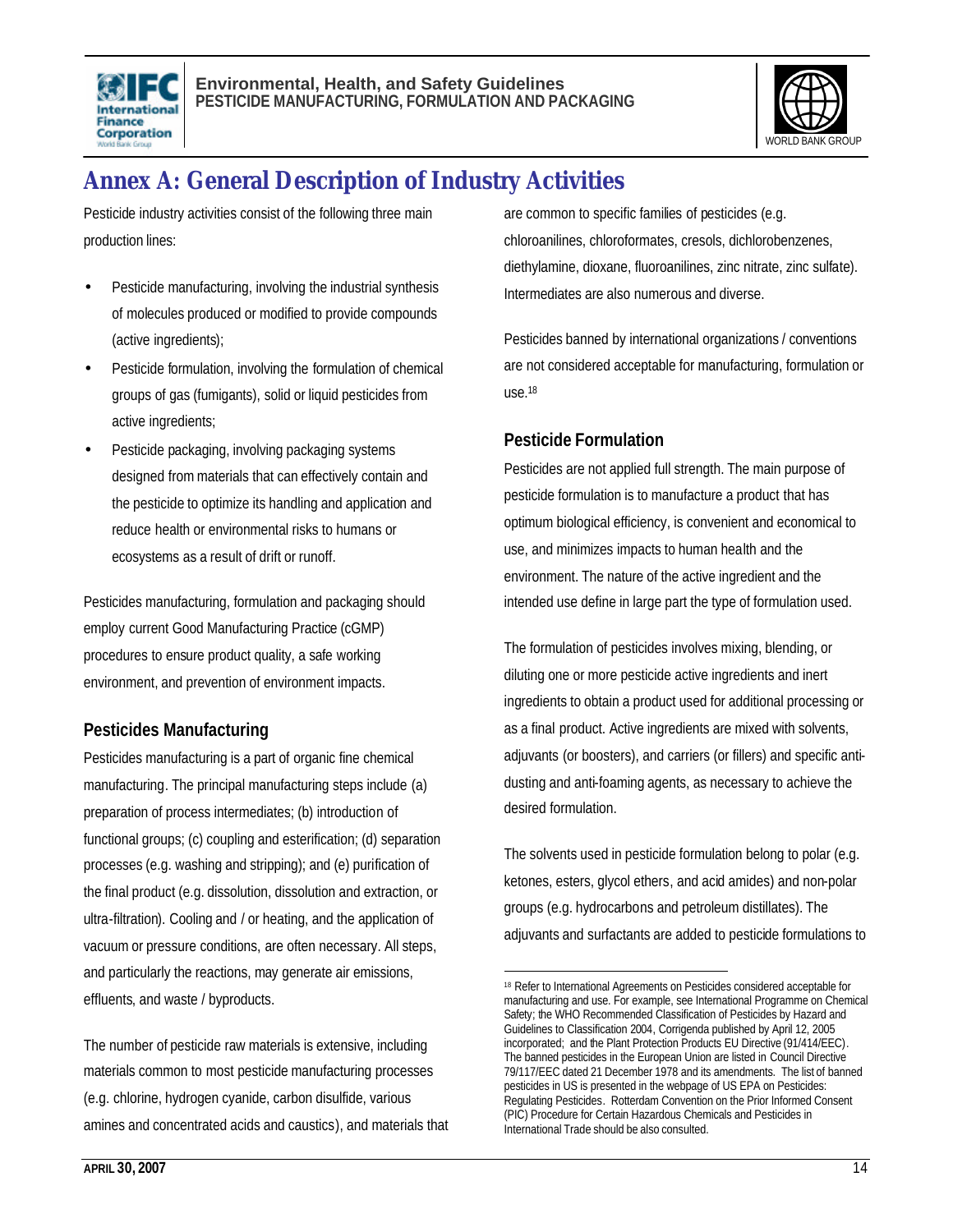



improve performance characteristics of formulations. The most important adjuvants include deactivators (e.g. organic substances such as ketones, esters, sulfoxides); anti-caking agents (e.g. diatomaceous earth and microfine synthetic silica); dry lubricants (e.g. powdered graphite, some metal stearates); protective colloids (e.g. polymeric materials such as polyvinyl pyrrolidone, methylcellulose, blood allumine); and stickers (e.g. polyethylene polysulfide). The most important dry powdered carriers and dilutants used in pesticide formulations are inorganic materials, including minerals (e.g. diatomite, vermiculite, attapulgite, montmorillonite, talc, and kaolinite). Granular carriers are particulate materials typically of mineral or vegetable origin; attapulgite and montmorillonite are most commonly used.

Pesticide formulations are classified into gas formulations (aerosols and fumigants), liquid formulations and solid formulations. Liquid formulations include emulsifiable concentrates, soluble concentrates, oil in water emulsions, liquid flowables, oil-based suspension concentrates, and suspoemulsions, solutions, and microencapsulates. Solid formulations include dust powders, wettable powders, dry granules, pellets, dry flowables, soluble powders and water dispersible granules. Other types of formulations include controlled release (the active ingredient is released from a polymeric carrier, binder, absorbent, or encapsulant at a slow and effective rate into the environment), aerosols, seed dressings, poison baits, encapsulated formulations, and Ultra Low Volume formulations.

Other formulation components include adjuvants (wetting agents, spreders, stickers, drift retardants, stabilizing agents, penetrants), and synergists, such as Piperonyl butoxide commonly used to boost the activity of pyrethroid insecticides

The main pesticide formulation products include herbicides, fungicides, insecticides, rodenticides, and other chemical groups (e.g. nematicides, acaricides, biocides, bactericides, avicides, etc.).

Formulating, packaging, and repackaging are performed in a variety of ways, including both automated formulation and packaging lines and manual lines. The dry products are formulated according to various methods, including mixing powdered or granular active ingredients with dry inert carriers; spraying or mixing a liquid active ingredient onto a dry carrier; soaking or using pressure and heat to force active ingredients into a solid matrix; mixing active ingredients with a monomer and allowing the mixture to polymerize into a solid; and drying and hardening an active ingredient solution into a solid product. Typical liquid formulating lines consist of storage tanks or containers to hold active ingredients and inert materials and a mixing tank for formulating the pesticide product . Formulations are packaged by transferring the final product into containers or boxes, either manually by gravity feeding or automatically.

# **Main Pesticide Groups**

### *Fungicides*

Agricultural fungicides are chemicals that prevent or minimize crop losses caused by phytopathogenic fungi. Fungicides can be divided conveniently into non-systemic and systemic types, although some overlap occurs with compounds that have a local penetrating effect:

- Non-systemic fungicides (also called contact or residual protective fungicides), including inorganic compounds, organometallic compounds, dithiocarbamates; Ntrihalomethylthio, phthalimides; dicarboximides.
- Systemic fungicides, including organophosphates; benzimidazoles; carboxanilides; phenylamides; phosphites; inhibitors of sterol biosynthesis, such as triazoles, imidazoles, pyridines, pyrimidines, piperazines, morpholines, and strobulins.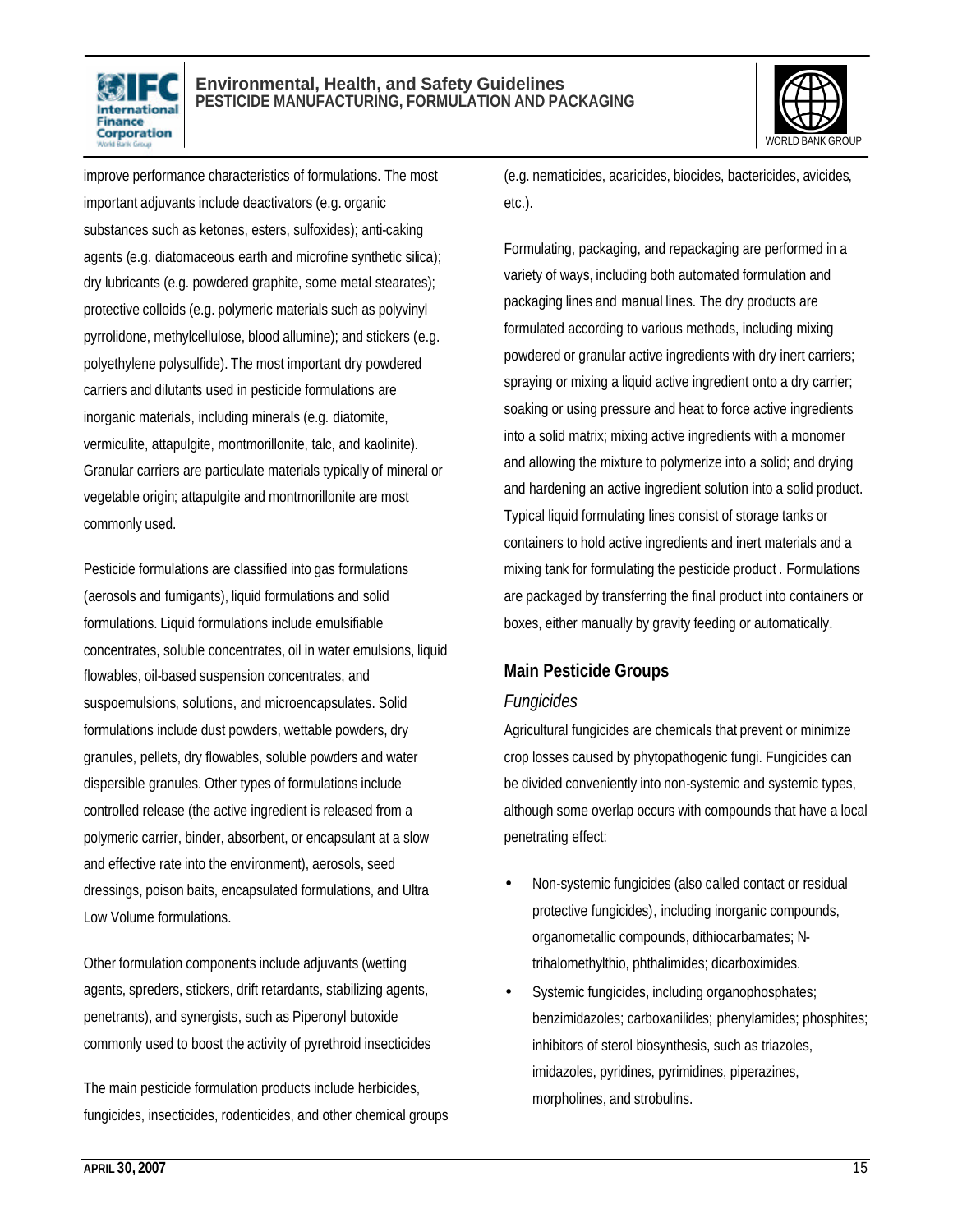



#### *Herbicides*

Herbicides may be defined as agents that destroy, damage or inhibit plant growth. The main groups include:

- Plant Growth Regulators
- Defoliants and Desiccants
- Foliage-Active Contact Herbicides: (a) bipyridiliums (e.g. paraquat, diquat); (b) benzonitriles include bromoxynil and ioxynil; (c) propanil; (d) bentazon;
- Foliage-Active Translocated Herbicides:
	- o Growth regulators, or auxin-type herbicides, including 2,4-D, MCPA, 2,4,5-T, picloram, dicamba, clopyralid, triclopyr
	- o Fatty acid synthesis inhibitors (e.g. diclofop, fluazifop-P, sethoxydim, quizalofop, tralkoxydim, and clethodim)
	- o Glyphosate
	- o Sulfonyl ureas (e.g. chlorsulfuron, metsulfuron, sulfometuron, rimsulfuron, chlorimuron, primisulfuron, triasulfuron)
	- o Imidazolinones (e.g. imazamethabenz, imazapyr, imazaquin, imazethapyr).

### *Insecticides*

Insecticides include any of a large group of substances used to kill insects in all development stages. The main pesticide groups include:

- Organochlorines (e.g. DDT and derivatives; hexachlorocyclohexane; cyclodienes; chlorinated camphenes)
- Organophosphates (primarily triesters of phosphoric acid and phosphorothioic acid, including: phosphoric acid anhydrides; vinyl phosphates; aliphatic phosphorothioate esters; phosphorothioate esters of phenols; phosphorothioate esters of heterocyclic enols; phosphorothioate esters of S-methyl heterocycles;)
- Organosulfurs
- **Carbamates**
- Pyrethroids
- Synthetic Pyrethroids (e.g. allethrin, cyfluthrin, deltamethrin, chrysanthemate analogues);
- Insect growth regulators (Biorationals, such as methoprene, fenoxycarb, buprofezin, hydrazine))
- **Acaricides**
- **Biopesticides**
- Botanical pesticides (derived from plants)
- **Nicotinoids**
- Bacterial fermentation products (e.g. Spinosad, Abamectins, Ivermectins, etc.)
- Pyrroles or Pyrazoles)
- **Diacylhydrazines**
- Dinitrophenols: (e.g. dinoseb and dinocap)

### *Rodenticides*

Rodenticides are a group of toxic substances that are used to kill rodents. The main pesticide groups include:

- Rodenticides used in poisoned baits (e.g. zinc phosphide, Red Squill, calciferol, bromethalin);
- First-Generation Anticoagulants (e.g. hydroxycoumarins, warfarin, coumafuryl, coumatetralyl, indandiones, diphacinone, chlorophacinone);
- Second-Generation Anticoagulants, including hydroxylcoumarins (e.g. difenacoum, bromadiolone, difethialone, brodifacoum)

# *Other Pesticides*

- Bactericides: Substances used to kill bacteria (bactericides) or inhibit their growth (bacteriostats), such as quinolones, fluoroquinolones, gatifloxacin and moxifloxacin
- Miticides, including:
	- o Compounds from diphenyloxazoline